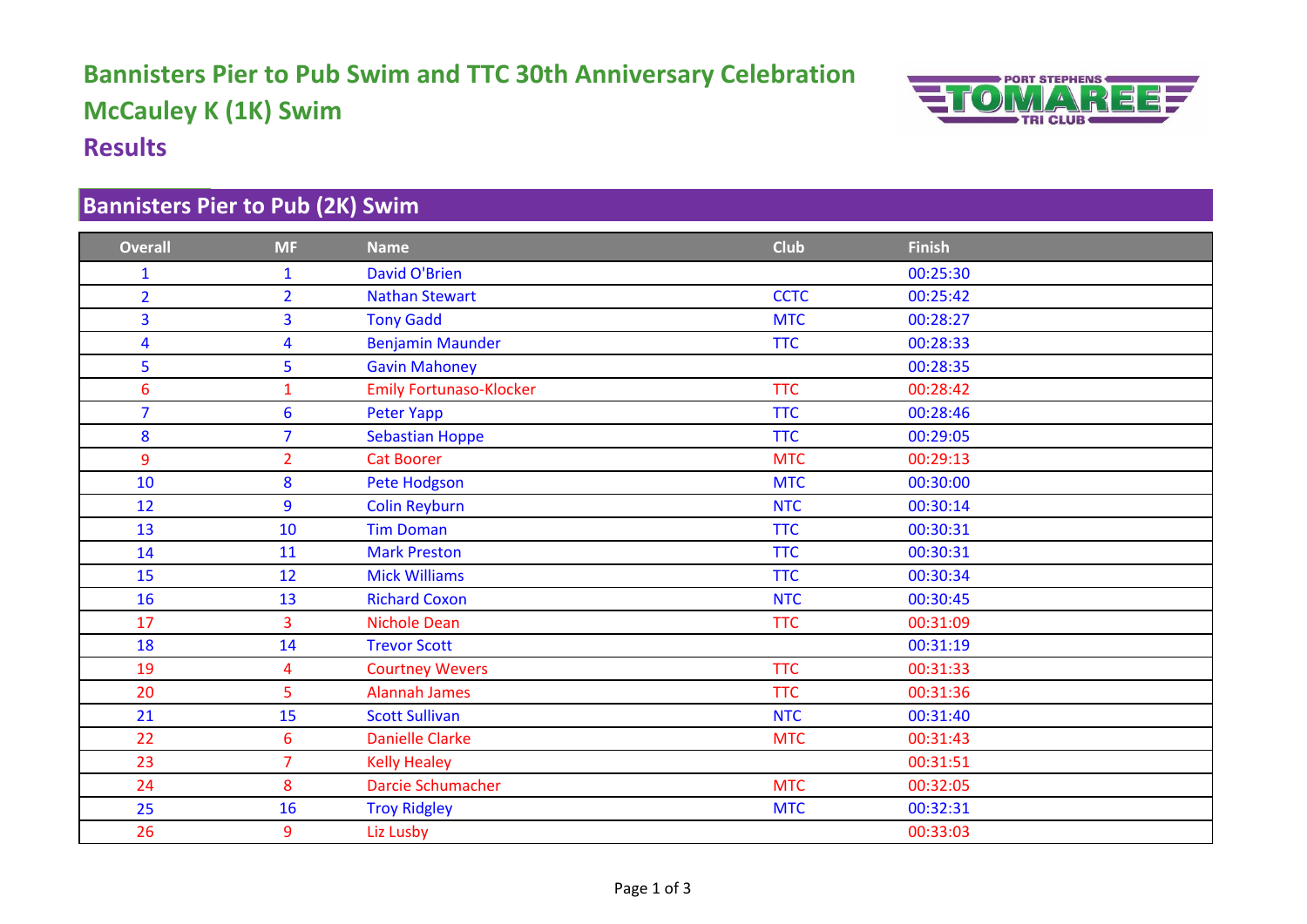# **Bannisters Pier to Pub Swim and TTC 30th Anniversary Celebration McCauley K (1K) Swim**



#### **Results**

## **Bannisters Pier to Pub (2K) Swim**

| <b>Overall</b>                                      | <b>MF</b>      | <b>Name</b>                | <b>Club</b> | <b>Finish</b> |
|-----------------------------------------------------|----------------|----------------------------|-------------|---------------|
| 27                                                  | 17             | <b>Jason McErlane</b>      | <b>TTC</b>  | 00:33:09      |
| 28                                                  | 10             | <b>Shanna Beeton</b>       |             | 00:33:12      |
| 29                                                  | 18             | <b>Steven Beach</b>        | <b>TTC</b>  | 00:33:12      |
| 30                                                  | 19             | <b>Bryan Wolski</b>        |             | 00:33:23      |
| 31                                                  | 20             | <b>Neil Adams</b>          | <b>TTC</b>  | 00:33:59      |
| 33                                                  | 21             | Ja Davis                   | <b>NTC</b>  | 00:34:43      |
| 34                                                  | 11             | <b>Cindy Wilks</b>         | <b>MTC</b>  | 00:34:45      |
| 35                                                  | 22             | <b>Allan Lawrence</b>      | <b>TTC</b>  | 00:36:18      |
| 36                                                  | 23             | <b>Greg Seymour</b>        | <b>TTC</b>  | 00:36:30      |
| 37                                                  | 12             | <b>Jacqueline Richards</b> | <b>TTC</b>  | 00:37:55      |
| 38                                                  | 13             | <b>Bec Lewis</b>           |             | 00:37:55      |
| 39                                                  | 14             | Janelle Wolski             |             | 00:38:25      |
| 40                                                  | 24             | <b>Thomas Lescoffit</b>    |             | 00:38:52      |
| 41                                                  | 15             | <b>Penelope Green</b>      | <b>TTC</b>  | 00:39:21      |
| 42                                                  | 25             | <b>David Snow</b>          |             | 00:40:24      |
| 43                                                  | 16             | <b>Casey Preston</b>       | <b>NTC</b>  | 00:40:25      |
| 44                                                  | 26             | <b>Neil Cull</b>           |             | 00:40:43      |
| 45                                                  | 27             | <b>Gavin Matle</b>         | <b>TTC</b>  | 00:42:26      |
| 46                                                  | 17             | <b>Jade Aulbury</b>        |             | 00:43:01      |
| 47                                                  | 28             | <b>Paul Humphreys</b>      | <b>NTC</b>  | 00:44:22      |
| 48                                                  | 29             | <b>Harrison Ainslie</b>    | <b>TTC</b>  | 00:44:24      |
| 49                                                  | 18             | <b>Sharon Molloy</b>       | <b>TTC</b>  | 00:47:59      |
| 50                                                  | 30             | <b>Derek Wagnitz</b>       | <b>TTC</b>  | 00:57:12      |
| <b>Bannisters Pier to Pub (2K) Swim (Swim Aids)</b> |                |                            |             |               |
| 11                                                  | 1              | Kari Armitage              | <b>MTC</b>  | 00:30:00      |
| 32                                                  | $\overline{2}$ | Michaelie Schweinberger    | <b>MTC</b>  | 00:34:32      |